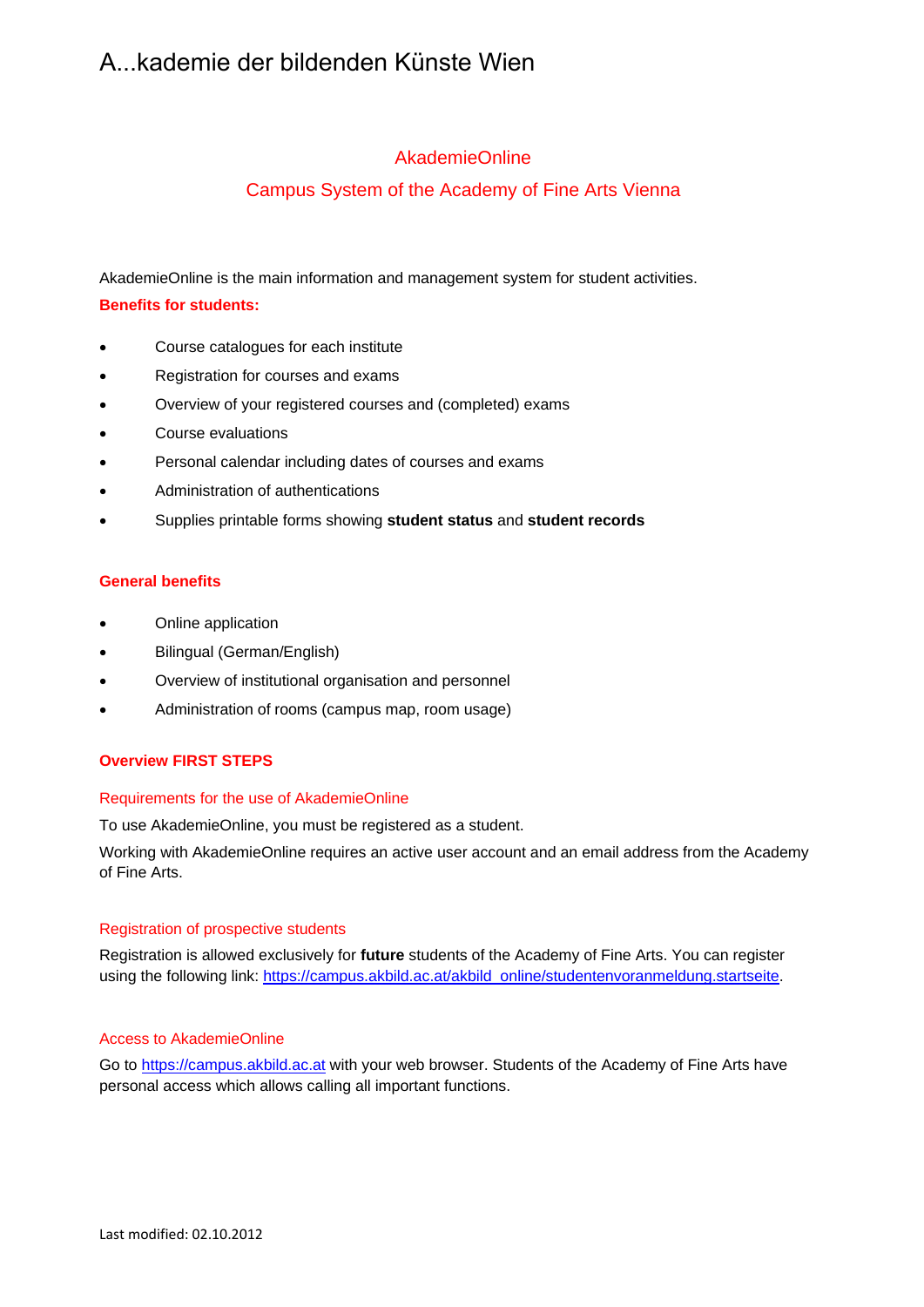# A...kademie der bildenden Künste Wien

#### How do I get my AkademieOnline user account?

You will get your first PIN-code in the Registrars office, which you need to set up your AkademieOnline user account.

Once you have set up your user account, your institute secretary is responsible for re-issuing the PINcode (e.g. if you lose or forget your password).

#### How do I activate my AkademieOnline user account?

At the AkademieOnline start page (https://campus.akbild.ac.at), in the upper right field, click on the "de/en" icon and select English. Then click on the yellow key icon to get to the login window.



Next, click on "Students: Enter your PIN-code here".

| AkademieOnline V2.00   |                                                                                                                                                                                                                                                                                                                                                                                                                     | Help | <b>AkademieOnline</b> |  |  |  |
|------------------------|---------------------------------------------------------------------------------------------------------------------------------------------------------------------------------------------------------------------------------------------------------------------------------------------------------------------------------------------------------------------------------------------------------------------|------|-----------------------|--|--|--|
| Log in                 |                                                                                                                                                                                                                                                                                                                                                                                                                     |      |                       |  |  |  |
|                        | Username<br>Password<br>Cancel<br>Log in                                                                                                                                                                                                                                                                                                                                                                            |      |                       |  |  |  |
|                        | Registration If you do not have an account yet (user name + password), you<br>must create one with the help of your PIN code. Should you have<br>forgotten your password, you will also need a (new) PIN code.<br>· Students:<br>Please, pick up your PIN code personally in the<br>Registration Office, opening hours: Mo-Fr. 9-12 am.<br>Enter your PIN code here<br>$\bullet$ Staff:<br>Enter your PIN code here |      |                       |  |  |  |
| System<br>requirements | • Browser: detailed information<br>• JavaScript and cookies must be activated.<br>• Acrobat Reader 9 ® or newer version to view PDF files<br>(available for Windows systems, Linux, MacOS X and<br>Solaris).                                                                                                                                                                                                        |      |                       |  |  |  |

Enter your PIN-code and your date of birth as well as your registration number.

| AkademieOnline V2.00                                                                              |  |  |  |  |  |
|---------------------------------------------------------------------------------------------------|--|--|--|--|--|
| Account - Validate PIN Code<br><b>Students</b>                                                    |  |  |  |  |  |
| <b>PIN code</b>                                                                                   |  |  |  |  |  |
| (you can pick it up personally in the registration office)                                        |  |  |  |  |  |
| <b>Registration number</b>                                                                        |  |  |  |  |  |
| Format: DDMMYYYY<br>Date of birth<br><b>HH</b>                                                    |  |  |  |  |  |
| Cancel<br>Save                                                                                    |  |  |  |  |  |
| @2012 Academy of fine arts Vienna. All Rights Reserved.   AkademieOnline powered by CAMPUSONIINe® |  |  |  |  |  |